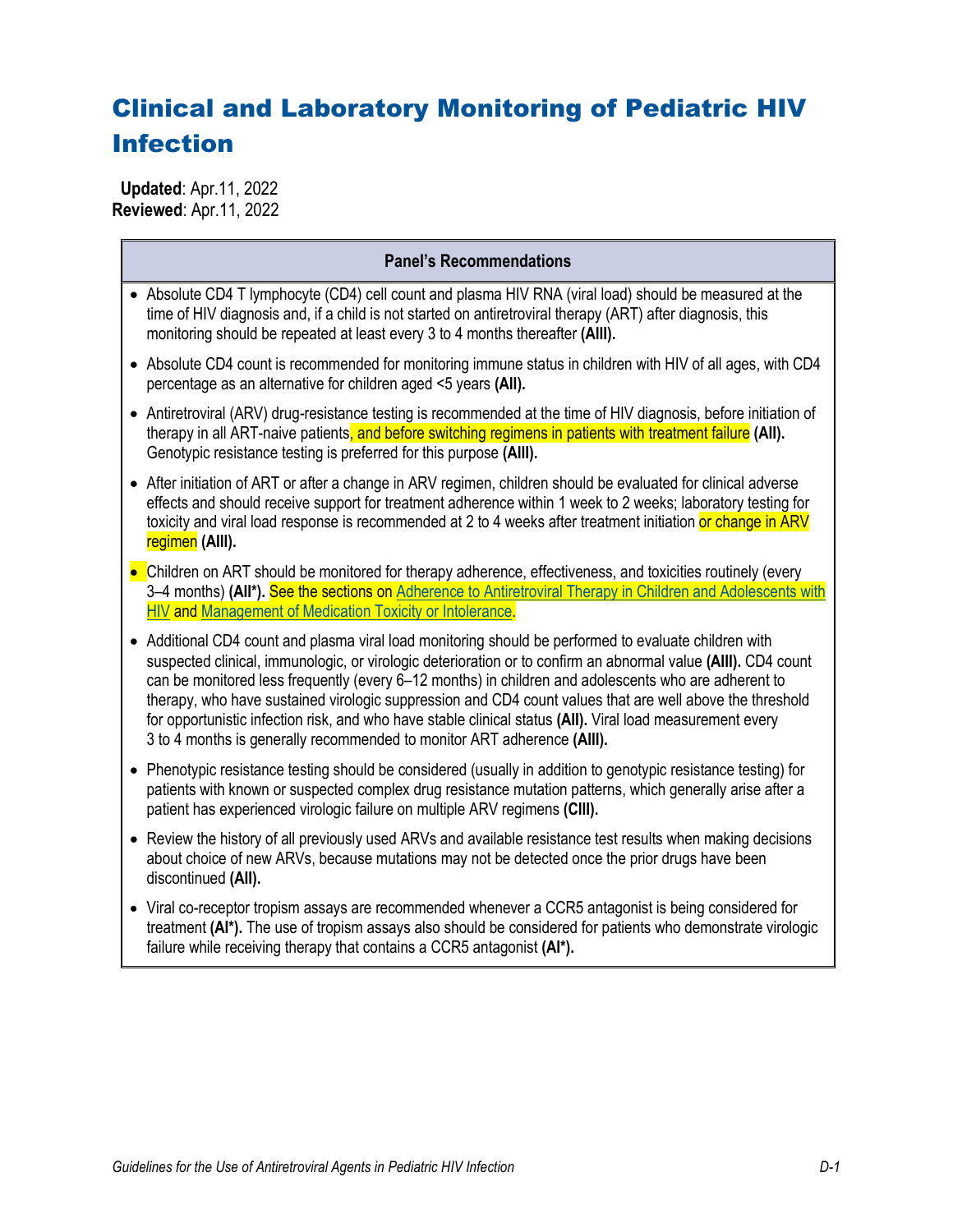*Rating of Recommendations: A = Strong; B = Moderate; C = Optional*

*Rating of Evidence: I = One or more randomized trials in children† with clinical outcomes and/or validated endpoints; I\* = One or more randomized trials in adults with clinical outcomes and/or validated laboratory endpoints with accompanying data in children† from one or more well-designed, nonrandomized trials or observational cohort studies with long-term clinical outcomes; II = One or more well-designed, nonrandomized trials or observational cohort studies in children† with long-term outcomes; II\* = One or more well-designed, nonrandomized trials or observational studies in adults with long-term clinical outcomes with accompanying data in children† from one or more similar nonrandomized trials or cohort studies with clinical outcome data; III = Expert opinion*

*†Studies that include children or children/adolescents, but not studies limited to post-pubertal adolescents*

Laboratory monitoring of children living with HIV poses unique and challenging issues. In particular, the normal ranges of CD4 T lymphocyte (CD4) counts and plasma HIV RNA concentrations (viral loads) can vary significantly by age. The CD4 counts and viral load values that predict the risk of disease progression also change as a child ages. This section will address immunologic, virologic, general laboratory, and clinical monitoring of children with HIV, with information that is relevant to both those who have recently received an HIV diagnosis and those who are receiving antiretroviral therapy (ART).

# **Clinical and Laboratory Monitoring of Children with HIV**

# *Initial Evaluation of Children Who Recently Received an HIV Diagnosis, or Entering or Transferring to a New Care Setting*

Children who have recently received an HIV diagnosis should have their CD4 counts and plasma viral loads measured, their growth and development should be evaluated for signs of HIV-associated abnormalities, and a complete physical examination should be performed to identify physical findings of HIV disease (e.g., lymphadenopathy, hepatosplenomegaly, hyperreflexia, ankle clonus). Testing also should be performed to assess for HIV-associated conditions, including anemia, leukopenia, thrombocytopenia, hypoalbuminemia, nephropathy (urinalysis), hyperglycemia, hepatic transaminitis, and renal insufficiency (creatinine). In addition, children with HIV should have a complete, age-appropriate medical history and physical examination (see Table 5 below). Opportunistic infection (OI) monitoring should follow the guidelines that are appropriate for the child's exposure history and clinical setting (see the [Pediatric Opportunistic Infection Guidelines\)](https://clinicalinfo.hiv.gov/en/guidelines/pediatric-opportunistic-infection/whats-new). Children with HIV who are relocating from outside the United States may benefit from additional evaluations—such as screening for tuberculosis, gastrointestinal parasites, hepatitis infection, lead level—and thyroid function studies.

Laboratory confirmation of HIV infection should be obtained when available documentation is incomplete (see [Diagnosis of HIV Infection](https://clinicalinfo.hiv.gov/en/guidelines/pediatric-arv/diagnosis-hiv-infection-infants-and-children) in Infants and Children). Genotypic resistance testing should be performed, even if ART is not initiated immediately. In addition, a full antiretroviral (ARV) drug history should be obtained; this history should include any exposure to ARV drugs for the prevention of perinatal HIV transmission (see [Drug-Resistance Testing](https://clinicalinfo.hiv.gov/en/guidelines/adult-and-adolescent-arv/drug-resistance-testing) in the [Adult and](https://clinicalinfo.hiv.gov/en/guidelines/adult-and-adolescent-arv/whats-new-guidelines)  [Adolescent Antiretroviral Guidelines\)](https://clinicalinfo.hiv.gov/en/guidelines/adult-and-adolescent-arv/whats-new-guidelines). If abacavir (ABC) is being considered as a component of the regimen, HLA-B\*5701 testing should be conducted prior to initiating ABC, and an alternative ARV drug should be used if the HLA-B\*570[1](#page-10-0) test result is positive<sup>1</sup> (see the [Abacavir](https://clinicalinfo.hiv.gov/en/guidelines/pediatric-arv/abacavir) section in Appendix [A: Pediatric Antiretroviral Drug Information\)](https://clinicalinfo.hiv.gov/en/guidelines/pediatric-arv/overview-0).

Before initiating therapy or making changes to a patient's ARV regimen, a clinician and multidisciplinary team members (where available) should assess potential barriers to adherence and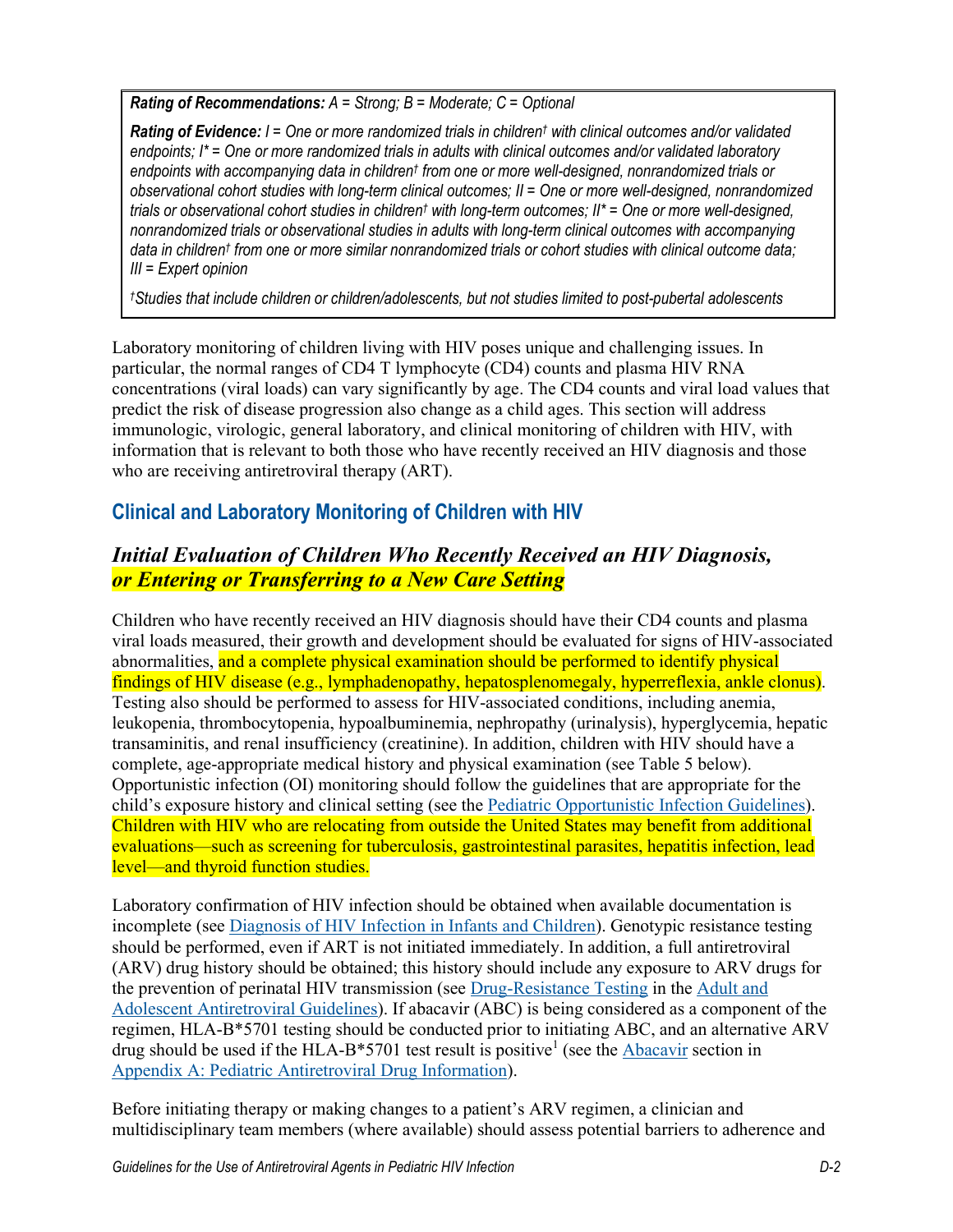discuss the importance of adherence with the patient and/or their caregiver (see [Adherence to](https://clinicalinfo.hiv.gov/en/guidelines/pediatric-arv/adherence-antiretroviral-therapy-children-and-adolescents-living-hiv)  [Antiretroviral Therapy in Children and Adolescents with HIV\)](https://clinicalinfo.hiv.gov/en/guidelines/pediatric-arv/adherence-antiretroviral-therapy-children-and-adolescents-living-hiv).

If a child does not initiate ART after receiving an HIV diagnosis, the child's CD4 count and plasma viral load should be monitored at least every 3 to 4 months.

## *Evaluation at Initiation of Antiretroviral Therapy*

At the time of ART initiation, a physical examination should be performed, including assessment of weight and height, and baseline labs for CD4 count and plasma viral load should be obtained to monitor ART response (see Table 5 below). To set the baseline for monitoring ART toxicity (see [Management of Medication Toxicity or Intolerance\)](https://clinicalinfo.hiv.gov/en/guidelines/pediatric-arv/overview-1), a complete blood count, urinalysis, and serum chemistry panel (including levels of electrolytes, creatinine, glucose, and hepatic transaminases) should be performed (see Table  $\overline{5}$  below). The levels of serum lipids (cholesterol and triglycerides) also should be measured. For information about the adverse effects (AEs) associated with a specific ARV drug, see Tables 15a–15k in [Management of Medication Toxicity or Intolerance](https://clinicalinfo.hiv.gov/en/guidelines/pediatric-arv/overview-1) and [Appendix](https://clinicalinfo.hiv.gov/en/guidelines/pediatric-arv/overview-0) [A: Pediatric Antiretroviral Drug Information](https://clinicalinfo.hiv.gov/en/guidelines/pediatric-arv/overview-0) for complete information on each drug.

# *Clinical and Laboratory Monitoring After Initiating or Changing an Antiretroviral Regimen*

Children who start ART or who change to a new regimen should be monitored to assess the effectiveness, tolerability, and AEs of the regimen and to evaluate medication adherence. Clinicians and multidisciplinary teams should schedule frequent clinical in-person and/or telemedicine visits to monitor patients closely during the first few months after initiating a new ARV regimen. Telemedicine visits and telehealth communication platforms are particularly relevant to the care of adolescent patients based on their technology access and habits[.](#page-10-1) <sup>2</sup> Additional check-ins via telephone and/or telehealth (emails, text messaging, app-based communications) may support adherence and early identification of medication side effects. The continuity of patient and caregiver interactions is an opportunity for clinicians and the multidisciplinary team to provide support and discuss adherence with patients and their caregivers.

A recent systematic review of randomized controlled trials from the last 10 years that used a telemedicine approach as a study intervention or assessed telemedicine as a subspecialty of pediatric care found that telemedicine services for the general public and pediatric care are comparable to or better than in-person services.<sup>3</sup> Use of telemedicine as a remote, technology-based access to clinical services in HIV care is growing and has been shown to achieve similar outcomes as those associated with in-person care. People with HIV on ART achieve similar clinical responses to therapy, adherence to treatment, quality-of-life scores, and psychological and emotional status, whether treated through telemedicine or in person.<sup>4-6</sup> When selecting the format for clinical follow-up, it is important to recognize differences and similarities between in-person and telemedicine visits (see Table 4 below). The benefits of telemedicine visits include patient and caregiver convenience, lack of travel, flexibility, and ability to visualize ART handling/swallowing and conduct directly observed therapy in the home setting. Telemedicine visits, however, require technological access/capacity and limit the provider's ability to conduct physical examinations and obtain laboratory testing on site.<sup>4[,5](#page-10-4)</sup> Periodic measurements of body weight, which are important for dose modification in rapidly growing infants and to monitor for excessive weight gain as a possible AE of some ARVs, are not possible with telemedicine visits. Additionally, providers need to arrange and coordinate access to the laboratory testing and be familiar with state and local requirements for carrying out, documenting, and billing telemedicine visits. Although both in-person and telemedicine visits involve considerations for stigma, privacy, and confidentiality, these considerations differ between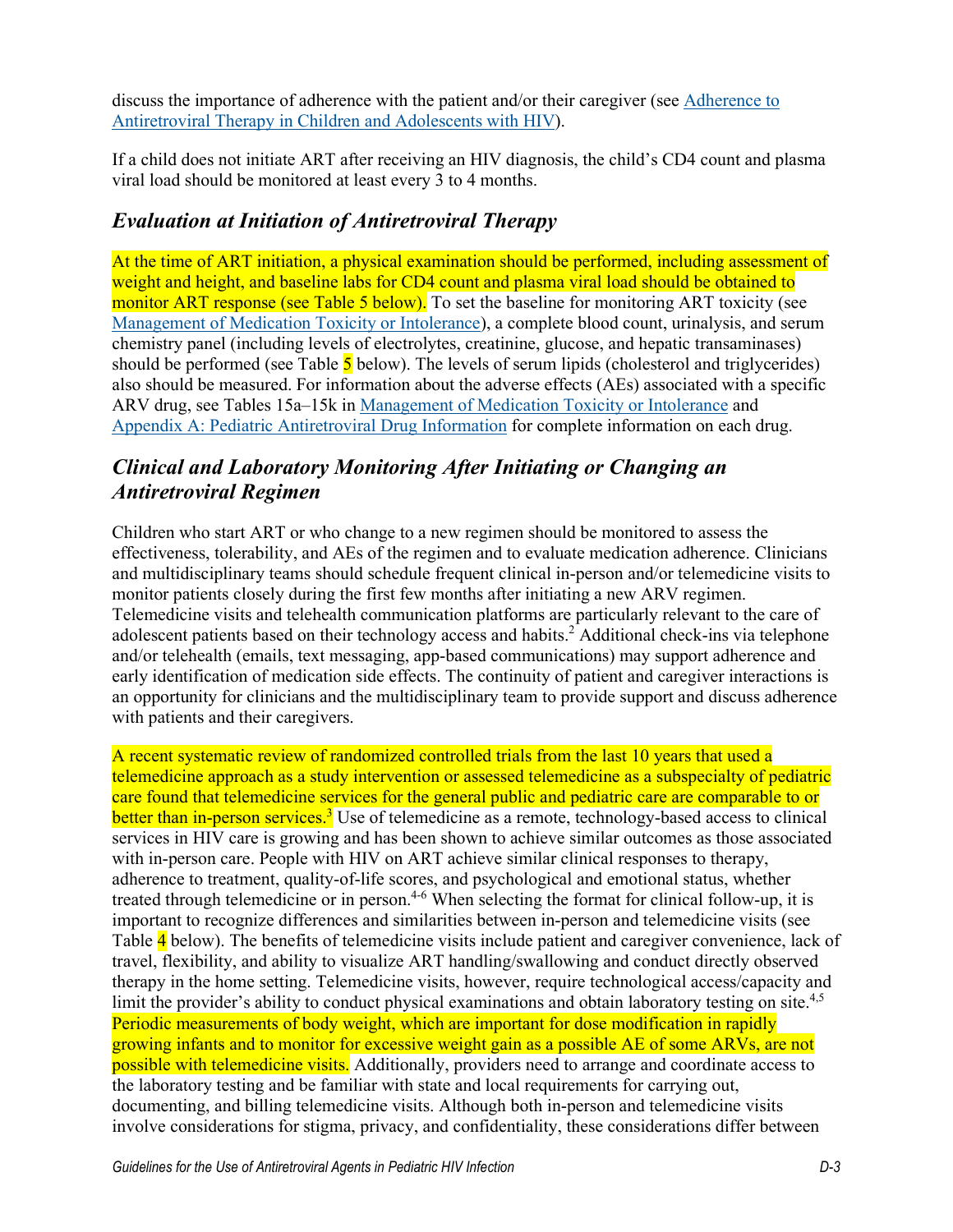health care and home/community-based settings. For example, the caregiver who has not disclosed the HIV and ART status of the child at home might prefer in-person visits at the clinic or specific hours and/or alternative locations for a telemedicine visit.

|               | Table 4. Characteristics and Requirements for In-Person Clinic Visits vs. Telemedicine |  |
|---------------|----------------------------------------------------------------------------------------|--|
| <b>Visits</b> |                                                                                        |  |

|                                                                                               | <b>In-Person Visits</b> | <b>Telemedicine Visits</b> |
|-----------------------------------------------------------------------------------------------|-------------------------|----------------------------|
| Patient/caregiver convenience                                                                 |                         |                            |
| Flexibility (time and locations) of appointments                                              |                         |                            |
| Confidentiality concerns                                                                      | ✓                       |                            |
| Directly observed therapy in home settings                                                    |                         |                            |
| Physical assessment (e.g., skin rashes)                                                       | ✓                       |                            |
| Physical exam, including weight and height                                                    | ✓                       |                            |
| Adherence support and counseling                                                              |                         |                            |
| Mental health assessment and counseling                                                       | ✓                       |                            |
| Multidisciplinary support (assessment and coordination of<br>nutritional and social services) | ✓                       |                            |
| Laboratory testing on site                                                                    | ✓                       |                            |
| Travel to clinic                                                                              |                         |                            |
| Technology requirements (internet access, equipment, skills)                                  |                         | ✓                          |
| Legal and administrative guidelines for visit documentation and<br>billing                    |                         |                            |

The first few weeks of ART can be particularly difficult for children and their caregivers; they must adjust their schedules to allow consistent and routine administration of medication doses. Children also may experience the AEs of medications, and both children and their caregivers need assistance to determine whether the effects are temporary and tolerable or whether they are more serious or long term and require a clinical visit. It is critical that providers communicate with caregivers and children in a supportive, nonjudgmental manner and use plain language. This approach promotes interactive reporting and ensures that providers can have a productive dialogue with both children and their caregivers, particularly in situations where medication adherence is reported to be inconsistent.

#### **Within 1 Week to 2 Weeks of Initiating Antiretroviral Therapy**

Within 1 week to 2 weeks of initiating ARV therapy, children should be evaluated either in person, through telemedicine, or by telephone. During this evaluation, clinicians should identify clinical AEs and provide support for adherence. Many clinicians plan additional contacts (in person, through telemedicine, by telephone, or via email/texts/apps) with children and caregivers to support adherence during the first few weeks of therapy.

#### **2 to 4 Weeks After Initiating Antiretroviral Therapy**

Most experts recommend performing laboratory testing at 2 to 4 weeks (but no later than 8 weeks) after initiating ART to assess virologic response and laboratory toxicity, although this recommendation is based on limited data. The laboratory chemistry tests that a patient requires will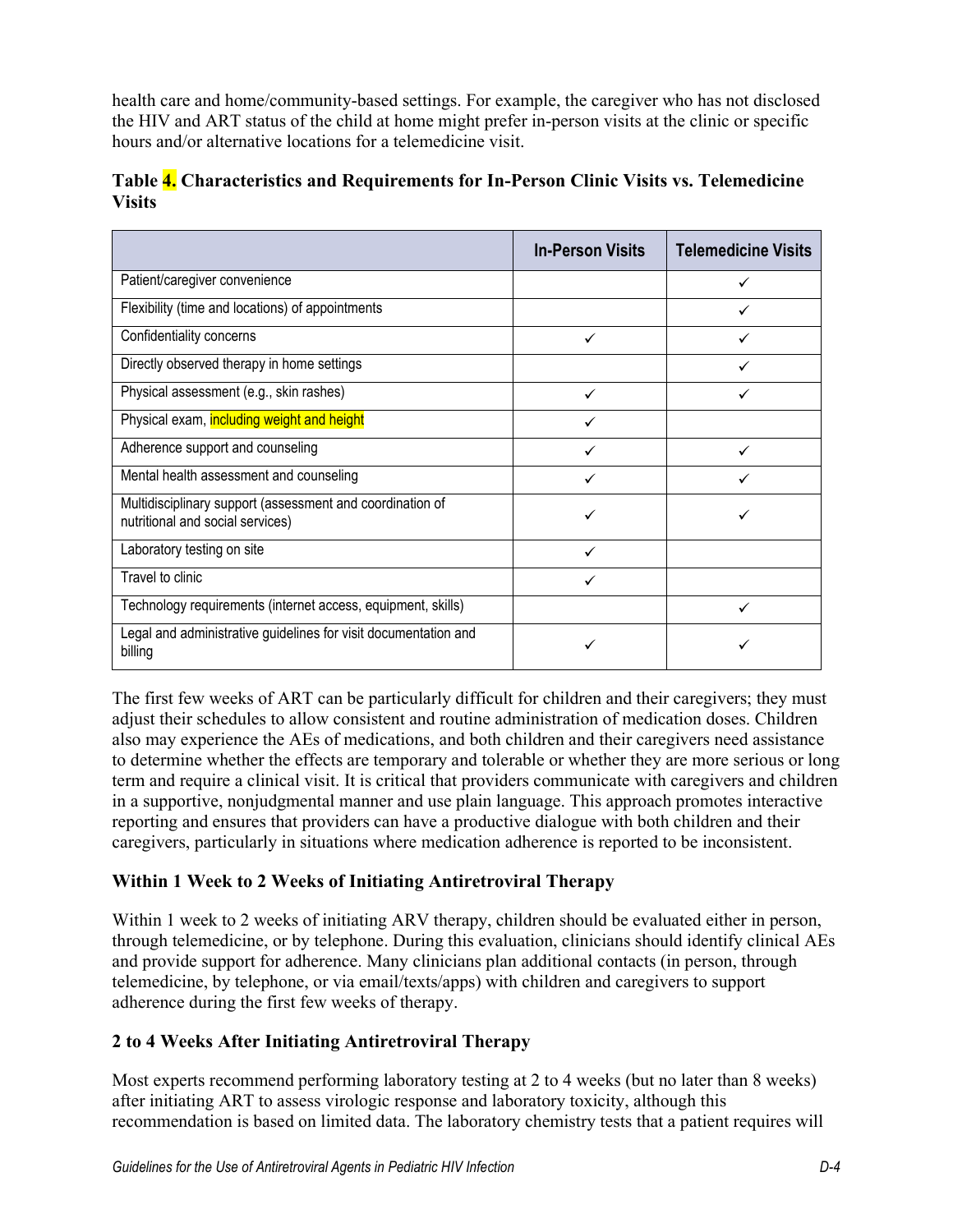depend on the ARV regimen that the patient is receiving (see Table 5 below). Plasma viral load monitoring is important as a marker of response to ART, because a decline in viral load suggests that the patient is adherent to the regimen, that the appropriate doses are being administered, and that the virus is susceptible to the drugs in the regimen. Some experts favor measuring viral load at 2 weeks to ensure that viral load is declining. A significant decrease in viral load should be observed 4 to 8 weeks after initiation of ART.

# *Clinical and Laboratory Monitoring for Children Who Are Stable on Long-Term Antiretroviral Therapy*

After the initial phase of ART initiation  $(1-3 \text{ months})$ , clinicians should assess a patient's adherence to the regimen and the regimen's effectiveness (as measured by CD4 count and plasma viral load) every 3 to 4 months. Additionally, clinicians should review a patient's history of drug toxicities and evaluate each patient for any new AEs using physical examinations and the relevant laboratory tests. If laboratory evidence of toxicity is identified, testing should be performed more frequently until the toxicity resolves.

Table 5 below provides one proposed general monitoring schedule, which should be adjusted based on the specific ARV regimen that a child is receiving.

A patient's baseline CD4 count affects how rapidly CD4 count improves after ART initiation; children with very low CD4 counts may take longer than 1 year to achieve their highest values after viral load suppression.<sup>[7](#page-10-5)</sup>

Studies that have critically evaluated the frequency of laboratory monitoring in both adults and children, particularly CD4 count and plasma viral load, support less frequent monitoring in stable patients who have been consistently virologically suppressed for  $\geq 1$  year.<sup>8-14</sup>

The [Adult and Adolescent](https://clinicalinfo.hiv.gov/en/guidelines/adult-and-adolescent-arv/plasma-hiv-1-rna-viral-load-and-cd4-count-monitoring) Antiretroviral Guidelines currently support performing plasma viral load testing every 6 months for individuals who have both—

- Consistent virologic suppression ≥2 years; *and*
- CD4 counts that are consistently  $>$ 300 cells/mm<sup>3</sup>.

The Panel on Antiretroviral Therapy and Medical Management of Children Living with HIV finds value in continuing to perform viral load testing every 3 to 4 months to provide enhanced monitoring of adherence or disease progression among children and adolescents. Some experts monitor CD4 count less frequently (e.g., every 6–12 months) in children and adolescents who are adherent to therapy, who have CD4 count values well above the threshold for OI risk, and who have had sustained virologic suppression and stable clinical status for >2 to 3 years.<sup>[15](#page-11-0)</sup> Some clinicians find value in scheduling visits every 3 months, even when laboratory testing is not performed, in order to review adherence and update drug doses for interim growth. Follow-up clinical and laboratory monitoring can be conducted through in-person and/or telemedicine visits. Additional arrangements, coordination, and follow-up of the laboratory testing (e.g., using local laboratory or primary care provider's office) may be required for telemedicine visits.

## *Testing at the Time of Switching Antiretroviral Regimens*

When a patient switches regimens to simplify ART, clinicians should obtain the appropriate laboratory test results at baseline for the toxicity profile of the new regimen. Follow-up should include a measurement of plasma viral load at 4 weeks (and not >8 weeks) after the switch to ensure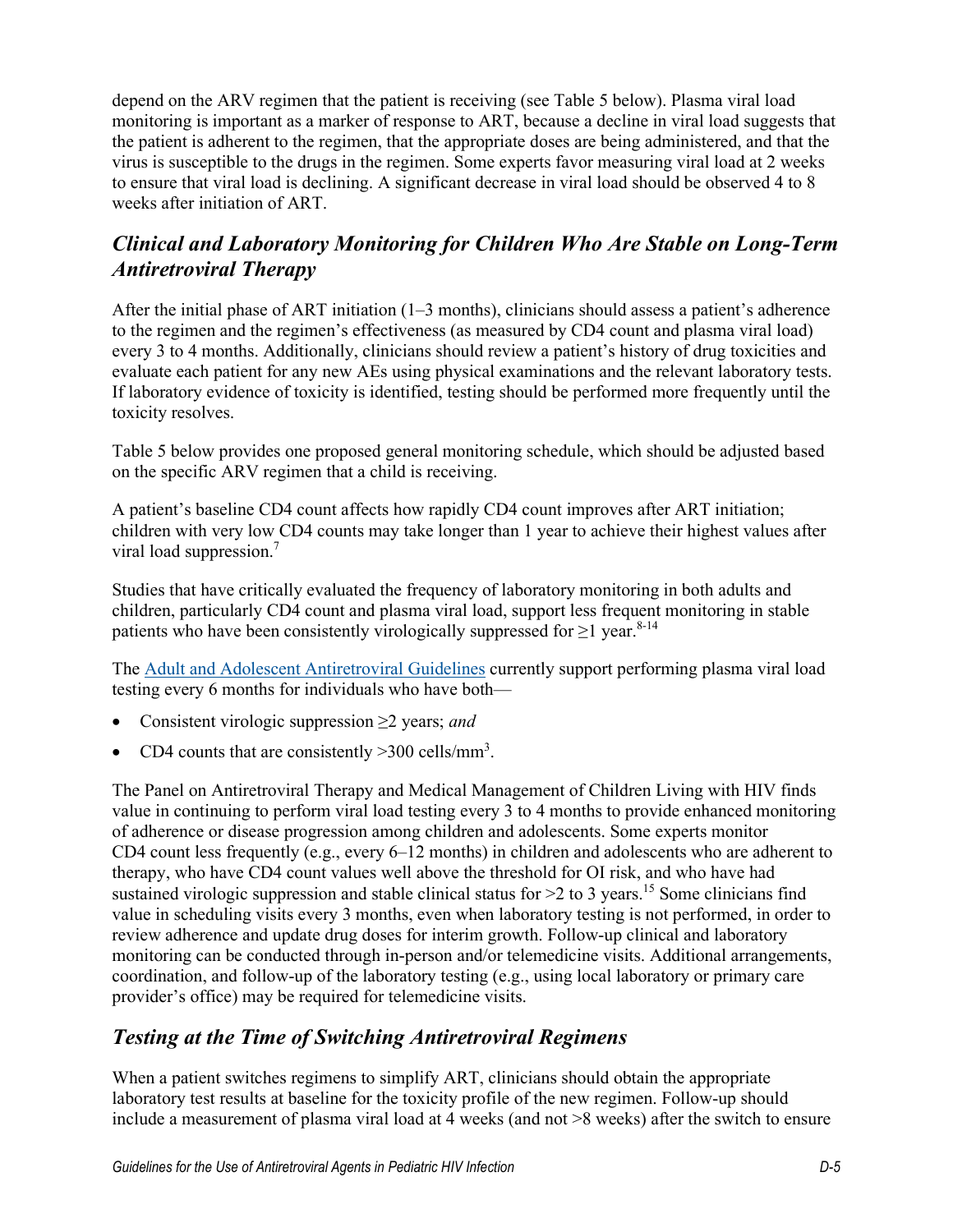that the new regimen is effective. If the regimen is switched because the regimen is failing (see [Recognizing and Managing Antiretroviral Treatment Failure\)](https://clinicalinfo.hiv.gov/en/guidelines/pediatric-arv/recognizing-and-managing-antiretroviral-treatment-failure), resistance testing should be performed while a patient is still receiving the failing regimen. This optimizes the chance of identifying resistance mutations, because resistant strains may revert to wild type within a few weeks of stopping ARV drugs (see [Drug-Resistance Testing](https://clinicalinfo.hiv.gov/en/guidelines/adult-and-adolescent-arv/drug-resistance-testing) in the [Adult and Adolescent Antiretroviral Guidelines\)](https://clinicalinfo.hiv.gov/en/guidelines/adult-and-adolescent-arv/whats-new-guidelines). Clinicians should consider performing phenotypic resistance testing, including co-receptor tropism testing, in addition to genotypic viral resistance testing in children who have experienced prolonged or repeated periods of viral nonsuppression on multiple ARV regimens.<sup>[16](#page-11-1)</sup>

## **Immunologic Monitoring in Children: General Considerations**

When interpreting CD4 counts and percentages in children, clinicians must consider age as a factor. CD4 count and percentage values in healthy infants without HIV are considerably higher than values observed in adults without HIV; these infant values slowly decline to adult values by age 5 years. An analysis from the HIV Paediatric Prognostic Markers (HPPM) Collaborative Study found that CD4 percentage provided little or no additional prognostic value compared with CD4 count regarding short-term disease progression in children aged <5 years; similar results were reported in a study of older children.<sup>[17](#page-11-2)</sup> The current pediatric HIV disease classification is based on absolute CD4 count, which is the preferred assay for monitoring and estimating the risk for disease progression and  $OIs^{18}$  $OIs^{18}$  $OIs^{18}$ (see Table A. HIV Infection Stage Based on Age-Specific CD4 Count or Percentage in Appendix C: CDC Pediatric HIV CD4 Cell Count/Percentage and HIV-Related Diseases Categorization).

In children with HIV, as in adults with HIV, CD4 count and percentage decline as HIV infection progresses; patients with lower CD4 counts or percentage values have a poorer prognosis than patients with higher values (see Tables A–C in Appendix D: Supplemental Information).

Medical practice guidelines now recommend that all people with HIV receive ART, regardless of their CD4 count and clinical stage. However, CD4 counts are used to determine risk profiles that affect the urgency of recommendations for when to initiate therapy in an ART-naive child with HIV infection and when to initiate OI prophylaxis (see When to Initiate [Therapy in Antiretroviral-Naive](https://clinicalinfo.hiv.gov/en/guidelines/pediatric-arv/when-initiate-therapy-antiretroviral-naive-children)  [Children\)](https://clinicalinfo.hiv.gov/en/guidelines/pediatric-arv/when-initiate-therapy-antiretroviral-naive-children). A meta-analysis from the HPPM Collaborative Study generated plots that can be used to estimate the short-term risk of progression to AIDS or death in the absence of effective ART, according to age and the most recent CD4 percentage/absolute CD4 count or HIV RNA viral load  $measured$ measurement.<sup> $1\overline{9}$ </sup>

CD4 counts and percentages can show considerable intrapatient variation.<sup>[20](#page-11-5)</sup> Mild intercurrent illness, the receipt of vaccinations, or exercise can produce a transient decrease in CD4 count and percentage; thus, CD4 count and percentage are best measured when patients are clinically stable. Clinical decisions, especially those regarding therapy changes, should be made in response to confirmed changes in CD4 count or percentage in conjunction with a confirmed viral load determination. The CD4 count or percentage and viral load measurement should be confirmed by performing these tests a second time, at least 1 week after the first tests.

# **HIV RNA Monitoring in Children: General Considerations**

Quantitative HIV RNA assays measure the plasma concentration of HIV RNA as copies/mL. Without therapy, plasma viral load initially rises to peak level during the period of primary infection in adults and adolescents, and then declines by as much as  $2$  to  $3 \log_{10}$  copies to reach a stable lower level (the virologic set point) approximately 6 to 12 months after acute infection.<sup>[21,](#page-11-6)[22](#page-11-7)</sup> In adults with HIV, the virologic set point correlates with the subsequent risk of disease progression or death in the absence of therapy.<sup>[23](#page-11-8)</sup>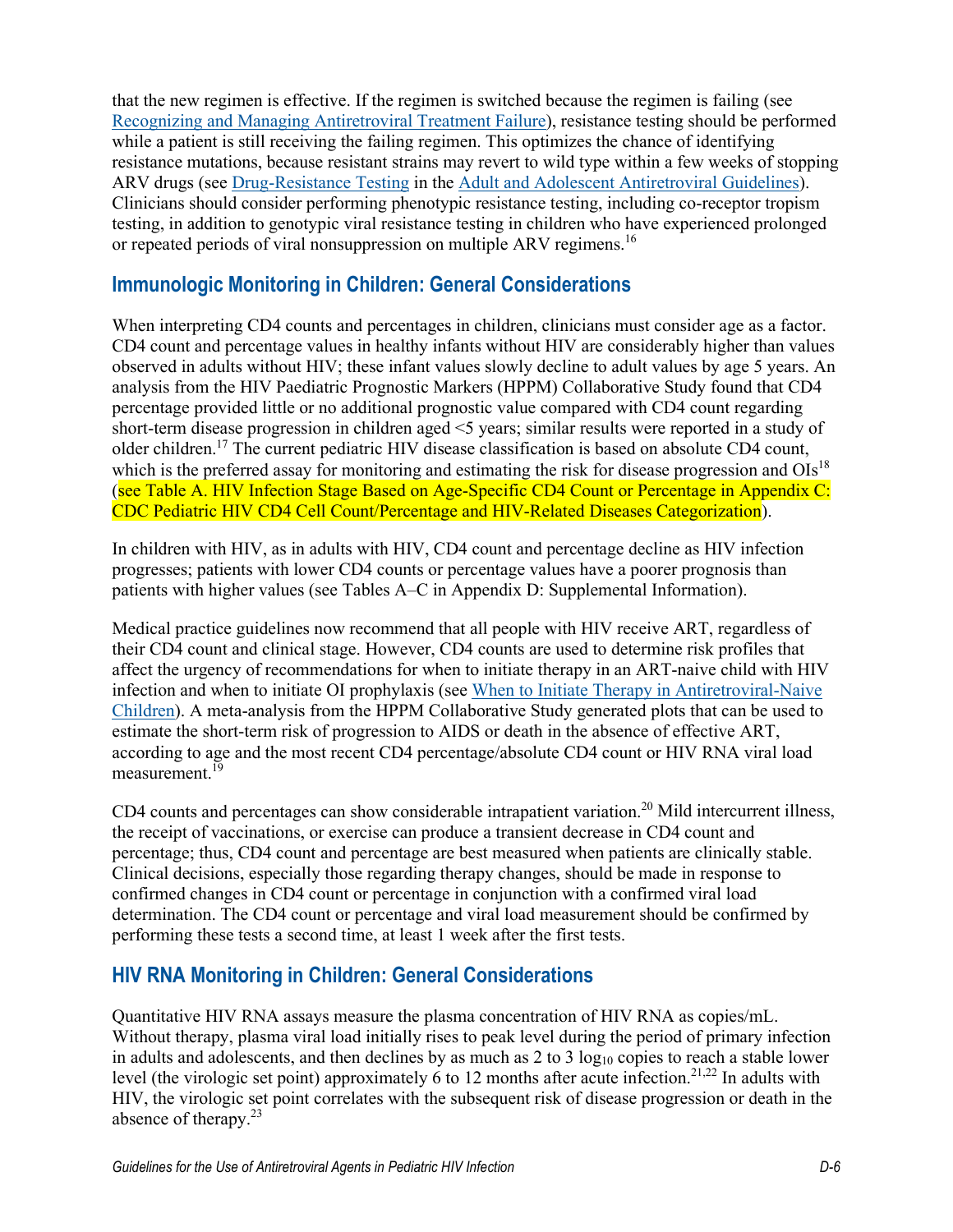The pattern of change in plasma viral load in untreated infants with perinatal HIV differs from that in adults and adolescents with HIV. High plasma viral loads persist in untreated children for prolonged periods.<sup>[24,](#page-12-0)[25](#page-12-1)</sup> In one prospective study of infants with perinatal infection who were born prior to ARV drug availability for children, plasma viral loads generally were low at birth (i.e., <10,000 copies/mL), increased to high values by age 2 months (most infants had values >100,000 copies/mL, ranging from undetectable to nearly 10 million copies/mL), and then decreased slowly with a mean plasma viral load of 185,000 copies/mL during the first year of life.<sup>[26](#page-12-2)</sup> After the first year of life, plasma viral load slowly declined during the next few years.<sup>[26-29](#page-12-2)</sup> Viral load during the first 12 to 24 months after birth showed an average decline of approximately 0.6  $log_{10}$  copies/mL per year, followed by an average decline of 0.3 log<sub>10</sub> copies/mL per year until age 4 to 5 years. This pattern probably reflects the lower efficiency of a developing immune system in containing viral replication and, possibly, the rapid expansion of HIV-susceptible cells that occurs with somatic growth. [30](#page-12-3)

Despite the established association between high plasma viral load and disease progression, a specific HIV RNA concentration has only moderate predictive value for disease progression and death in an individual child.<sup>[28](#page-12-4)</sup> Plasma viral load may be difficult to interpret during the first year of life, because values are high and are less predictive of disease progression risk than those in older children.<sup>[25](#page-12-1)</sup> In both children and adults with HIV, CD4 count or percentage and plasma viral load are independent predictors of disease progression and mortality risk, and using the two markers together more accurately define prognosis.<sup>[28,](#page-12-4)[29,](#page-12-5)[31](#page-12-6)[,32](#page-12-7)</sup>

# *Methodological Considerations When Interpreting and Comparing HIV RNA Assays*

Based on accumulated experience with currently available assays, the current definition of virologic suppression is a plasma viral load that is below the quantification limit of the assay used (generally <20 copies/mL to 75 copies/mL). This definition of suppression has been much more thoroughly investigated in adults with HIV than in children with HIV (see the [Adult and Adolescent](https://clinicalinfo.hiv.gov/en/guidelines/adult-and-adolescent-arv/whats-new-guidelines)  [Antiretroviral Guidelines\)](https://clinicalinfo.hiv.gov/en/guidelines/adult-and-adolescent-arv/whats-new-guidelines). Temporary viral load elevations ("blips") that are between the level of detection and 200 copies/mL to 500 copies/mL are often detected in adults<sup>33</sup> and children who are on  $ART^{34}$ ; these temporary elevations do not represent virologic failure as long as the values have returned to below the level of detection when testing is repeated. For definitions and management of virologic treatment failure, see [Recognizing and Managing Antiretroviral Treatment Failure.](https://clinicalinfo.hiv.gov/en/guidelines/pediatric-arv/recognizing-and-managing-antiretroviral-treatment-failure) These definitions of virologic suppression and virologic failure are recommended for clinical use. Research protocols or surveillance programs may use different definitions.

Several different methods can be used for quantitating HIV RNA, each of which has a different level of sensitivity (see Table 6 below). Although the results of the assays are correlated, the absolute HIV RNA copy number obtained from a single specimen tested by two different assays can differ by 0.3  $log_{10}$  copies/mL (a twofold difference) or more.<sup>[35-37](#page-12-10)</sup> Because different assays use different methods to measure HIV RNA, and because the tests have different levels of sensitivity, clinicians should consistently use a single HIV RNA assay method to monitor an individual patient when possible. [38-40](#page-13-0)

The predominant HIV-1 subtype in the United States is subtype B, and early assays were designed to detect this subtype. Current kit configurations for all companies have been designed to detect and quantitate essentially all viral subtypes (see [Diagnosis of HIV Infection](https://clinicalinfo.hiv.gov/en/guidelines/pediatric-arv/diagnosis-hiv-infection-infants-and-children) in Infants and Children). This ability is important in many regions of the world where non-B subtypes are predominant, as well as in the United States where a small subset of individuals contract non-B viral subtypes. [38](#page-13-0)[,41-45](#page-13-1) It is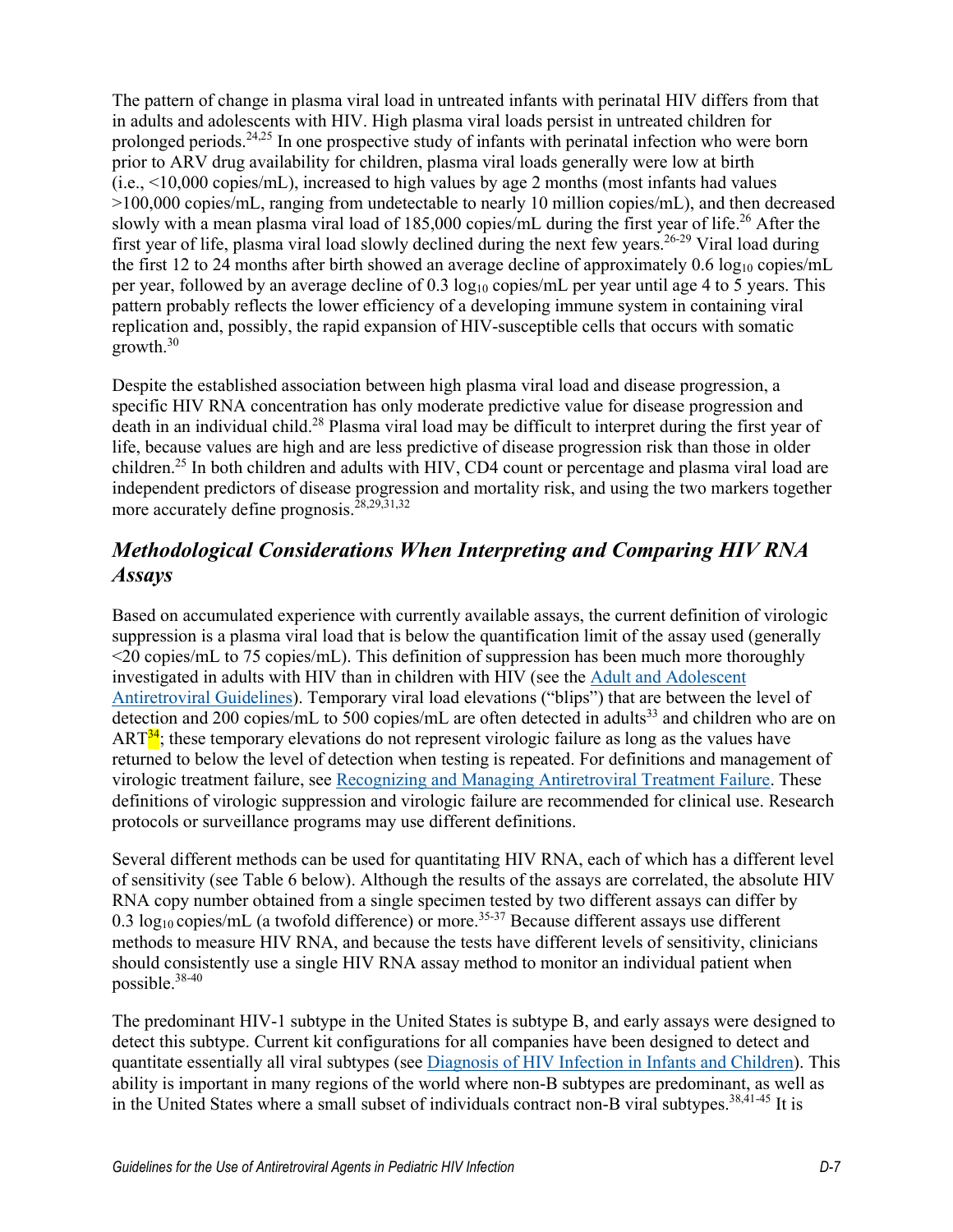particularly relevant for immigrant and adopted children who are born outside the United States or to non–U.S.-born parents.

Biologic variation in plasma viral load within one person is well documented. In adults, repeated measurements of plasma viral load using the same assay can produce results that vary by as much as  $0.5 \log_{10}$  copies/mL (a threefold difference) in either direction during the course of a day or on different days.<sup>[31,](#page-12-6)[36](#page-13-2)</sup> This biologic variation may be greater in infants and young children with HIV. This inherent biologic variability must be considered when interpreting changes in plasma viral load in children. Thus, after repeated testing, only differences  $>0.7 \log_{10}$  copies/mL (a fivefold difference) in infants aged  $\leq$  years and differences  $\geq$  0.5 log<sub>10</sub> copies/mL (a threefold difference) in children aged ≥2 years should be considered reflective of plasma viral load changes that are biologically and clinically significant.

Generally, no change in ARV treatment should be made as a result of a change in plasma viral load, unless the change is confirmed by a second measurement. Because of the complexities of HIV RNA testing and the age-related changes in plasma viral load in children, clinicians should consult an expert in pediatric HIV infection when making clinical decisions based on plasma viral loads.

# **Genetic Testing for Management of HIV**

Modern disease intervention strategies often employ genetic testing to evaluate the genes of humans and pathogens. This approach to treatment is an important component in the rise of precision medicine. Clinicians who manage HIV have routinely probed HIV genetic sequences for mutations that are associated with HIV drug resistance. Some ARV drugs are metabolized differently based on specific human genotypes. For example, studies have shown that certain genotypes can affect efavirenz exposure in young children.<sup>[46,](#page-14-0)[47](#page-14-1)</sup> In addition, some human genetic polymorphisms are associated with drug toxicity or AEs (e.g., using HLA-B\*5701 testing to predict ABC hypersensitivity)<sup>48</sup>; for more information, see the [Abacavir](https://clinicalinfo.hiv.gov/en/guidelines/pediatric-arv/abacavir) section in [Appendix A: Pediatric Antiretroviral Drug Information.](https://clinicalinfo.hiv.gov/en/guidelines/pediatric-arv/overview-0) Future clinical practice will likely feature broader applications of multiple forms of genetic testing to guide management of health and disease.

| Laboratory<br><b>Testing</b>                                         | <b>Entry</b><br>Into<br>Carea | Pre-<br>Therapyb | <b>ART</b><br>Initiation <sup>c</sup> | <b>Weeks</b><br>$1-2$ on<br><b>Therapy</b> | <b>Weeks</b><br>$2-4$ on<br><b>Therapy</b> | <b>Every</b><br>$3 - 4$<br><b>Monthsd</b> | <b>Every</b><br>$6 - 12$<br><b>Monthse</b> | <b>Virologic</b><br><b>Failure</b><br>(Prior to<br><b>Switching</b><br><b>ARV</b><br><b>Regimens)</b> |
|----------------------------------------------------------------------|-------------------------------|------------------|---------------------------------------|--------------------------------------------|--------------------------------------------|-------------------------------------------|--------------------------------------------|-------------------------------------------------------------------------------------------------------|
| <b>Medical History</b><br>and Physical<br>Examination <sup>f,g</sup> | ✓                             | ✔                | $\checkmark$                          | $\checkmark$                               | $\checkmark$                               | ✔                                         |                                            |                                                                                                       |
| <b>Adherence</b><br><b>Evaluation</b> <sup>9</sup>                   |                               |                  | $\checkmark$                          | $\checkmark$                               | $\checkmark$                               | ✔                                         |                                            |                                                                                                       |
| <b>CD4 Count</b>                                                     | $\checkmark$                  | $\checkmark$     | $\checkmark$                          |                                            |                                            | $\checkmark$                              |                                            | ✓                                                                                                     |
| <b>Plasma Viral</b><br>Load                                          | ✓                             | ✓                | $\checkmark$                          |                                            | $\checkmark$                               | ✓                                         |                                            | ✓                                                                                                     |
| <b>Resistance</b><br><b>Testing</b>                                  | ✓                             |                  |                                       |                                            |                                            |                                           |                                            |                                                                                                       |
| <b>CBC</b> with<br><b>Differentiald</b>                              |                               |                  | ✓                                     |                                            | ✔                                          |                                           |                                            |                                                                                                       |

#### **Table 5. Sample Schedule for Clinical and Laboratory Monitoring of Children Before and After Initiation of Antiretroviral Therapya**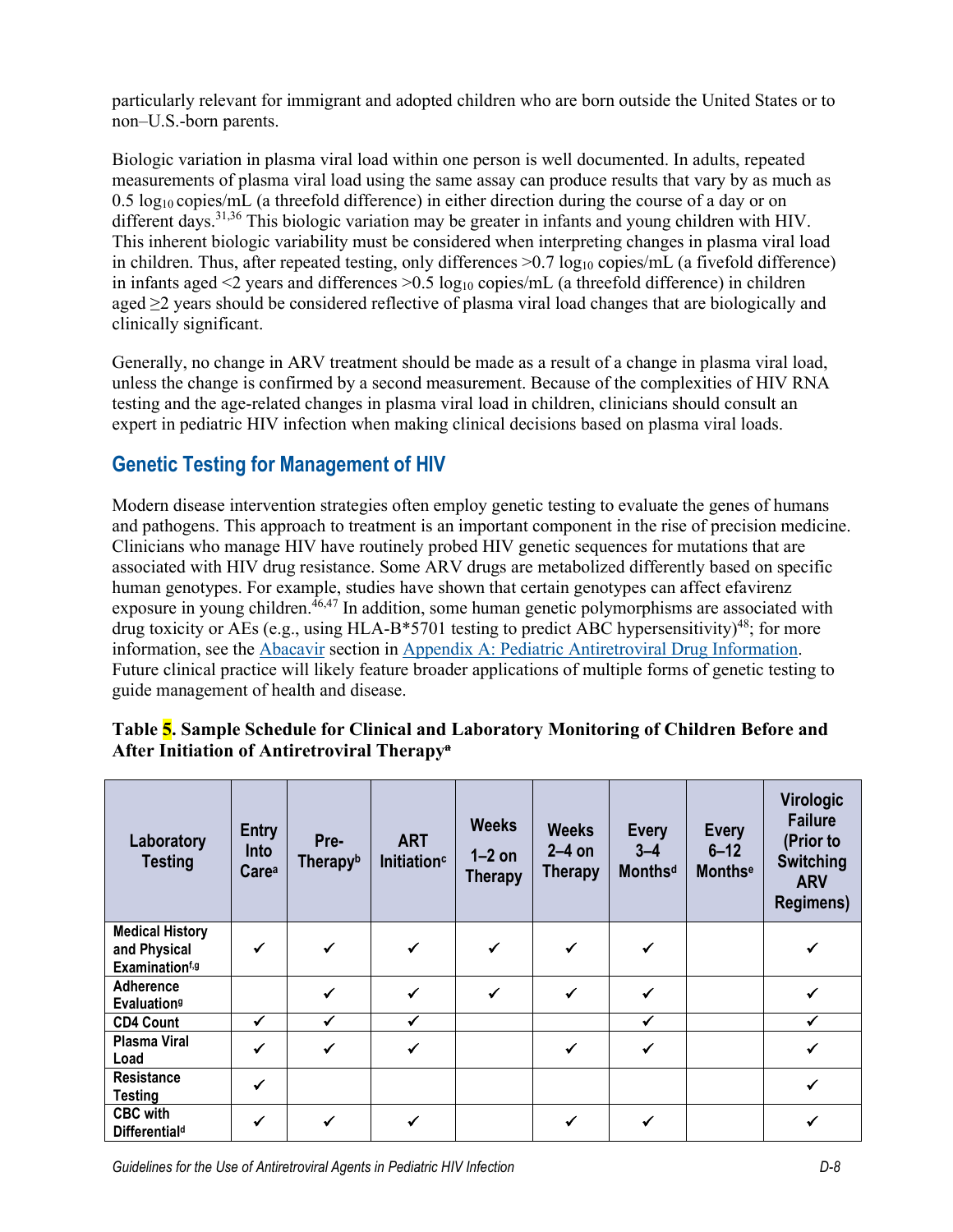| Chemistries <sup>d,h</sup>                                                                    |  |  |  |  |
|-----------------------------------------------------------------------------------------------|--|--|--|--|
| Lipid Panel <sup>e</sup>                                                                      |  |  |  |  |
| <b>Random Plasma</b>                                                                          |  |  |  |  |
| Glucosei                                                                                      |  |  |  |  |
| <b>Urinalysis</b>                                                                             |  |  |  |  |
| <b>HBV Screeningi</b>                                                                         |  |  |  |  |
| <b>Pregnancy Test</b><br>for Girls and<br>Young Women of<br>Childbearing<br><b>Potentialk</b> |  |  |  |  |

a See the texts on immunologic, virologic, general laboratory, and clinical monitoring of children with HIV for details on recommended laboratory tests to perform.

<sup>b</sup> When abacavir (ABC) is being considered as part of the regimen, conduct HLA-B\*5701 testing prior to initiating ABC and choose an alternative ARV drug if the patient is HLA-B\*5701 positive (see the [Abacavir](https://clinicalinfo.hiv.gov/en/guidelines/pediatric-arv/abacavir) section in [Appendix A: Pediatric](https://clinicalinfo.hiv.gov/en/guidelines/pediatric-arv/overview-0)  [Antiretroviral Drug Information\)](https://clinicalinfo.hiv.gov/en/guidelines/pediatric-arv/overview-0). Genotype resistance testing is recommended if it has not already been performed (see [Drug-](https://clinicalinfo.hiv.gov/en/guidelines/adult-and-adolescent-arv/drug-resistance-testing)[Resistance Testing](https://clinicalinfo.hiv.gov/en/guidelines/adult-and-adolescent-arv/drug-resistance-testing) in the [Adult and Adolescent Antiretroviral Guidelines\)](https://clinicalinfo.hiv.gov/en/guidelines/adult-and-adolescent-arv/whats-new-guidelines). Send tests that are appropriate for the toxicity profile, which is associated with the patient's ARV regimen and the patient's medical history.

<sup>c</sup> If ART is initiated within 30 to 90 days of a pre-therapy laboratory result, repeat testing may not be necessary.

<sup>d</sup> CD4 count, CBC, and chemistries can be monitored less frequently (every 6–12 months) in children and youth who are adherent to therapy, who have CD4 count values that are well above the threshold for opportunistic infection risk, and who have had sustained virologic suppression and stable clinical status for more than 2 to 3 years. Viral load testing every 3 to 4 months is generally recommended to monitor ARV adherence.

<sup>e</sup> If lipid levels have been abnormal in the past, more frequent monitoring may be needed. For patients treated with TDF, more frequent urinalysis should be considered.

<sup>f</sup> Pay special attention to changes in weight that might occur after altering an ARV regimen. Weight gain or weight loss may occur when using some ARV drugs (see Table 15h. [Lipodystrophies and Weight Gain\)](https://clinicalinfo.hiv.gov/en/table/table-15h-antiretroviral-therapy-associated-adverse-effects-and-management-recommendations).

g Virtual visits may be appropriate at some time points, particularly for adherence assessments and for visits for established patients, see Table 4 above.

h Chemistries refer to a comprehensive metabolic panel. Some experts perform a comprehensive panel at entry and routinely test Cr, ALT, AST and with additional tests tailored to the history of the individual patient.

i Random plasma glucose is collected in a gray-top blood collection tube or other designated tube. Some experts would consider monitoring HgbA1C in children at risk for prediabetes/diabetes rather than routine blood glucose.

j I This screening is only recommended for individuals who have previously demonstrated no immunity to HBV and who are initiating a regimen that contains ARV drugs with activity against HBV, specifically 3TC, FTC, TAF, or TDF.

<sup>k</sup> See th[e Prepregnancy Counseling and Care for Persons of Childbearing Age with HIV](https://clinicalinfo.hiv.gov/en/guidelines/perinatal/overview-1) in the [Perinatal Guidelines.](https://clinicalinfo.hiv.gov/en/guidelines/perinatal/whats-new-guidelines)

**Key:** 3TC = lamivudine; ABC = abacavir; ALT = alanine aminotransferase; ART = antiretroviral therapy; ARV = antiretroviral; AST = aspartate aminotransferase; CBC = complete blood count; CD4 = CD4 T lymphocyte; Cr = creatinine; FTC = emtricitabine; HBV = hepatitis B virus; HgbA1C = glycosylated hemoglobin; OI = opportunistic infection; TAF = tenofovir alafenamide; TDF = tenofovir disoproxil fumarate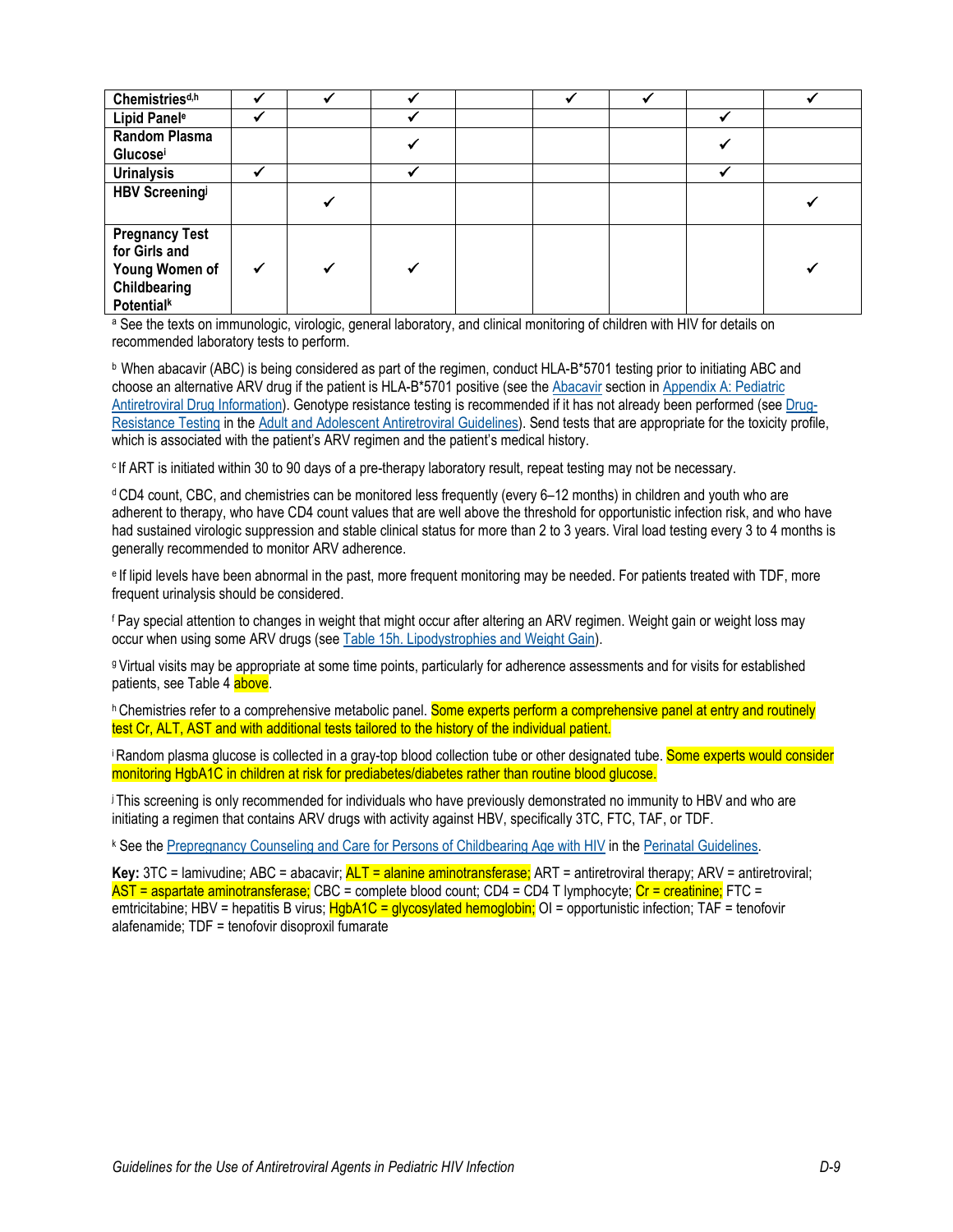#### **Table 6. Primary Food and Drug Administration-Approved Assays for Monitoring Viral Load**

| <b>Assay</b>                    | <b>Abbott</b><br><b>Real Time</b> | <b>COBAS</b><br><b>NucliSens</b><br>AmpliPrep/<br>EasyQ v2.0<br>TaqMan v2.0 |                  | Versant v1.0        | <b>Aptima HIV-1</b><br><b>Quant Assay</b> |
|---------------------------------|-----------------------------------|-----------------------------------------------------------------------------|------------------|---------------------|-------------------------------------------|
| Method                          | Real-time RT-PCR                  | Real-time NASBA                                                             | Real-time RT-PCR | Real-time RT-PCR    | Real-time TMA                             |
| <b>Dynamic Range</b>            | 40-107 copies/mL                  | 25-107 copies/mL                                                            | 20-107 copies/mL | 37-11×107 copies/mL | 30-107 copies/mL                          |
| Specimen<br>Volume <sup>a</sup> | $0.2 - 1$ mL                      | $0.1 - 1$ mL                                                                | 1 mL             | $0.5$ mL            | $\geq$ 0.4 mL                             |
| <b>Manufacturer</b>             | Abbott Laboratories               | bioMerieux                                                                  | Roche            | Siemens             | Hologic, Inc.                             |

a Laboratories often request large blood volumes for standard viral load testing. Consider contacting the local laboratory to determine minimum blood volume required to run the assay. Smaller volumes for children can be accommodated.

**Key:** NASBA = nucleic acid sequence-based amplification; RT-PCR = reverse transcription-polymerase chain reaction; TMA = transcription-mediated amplification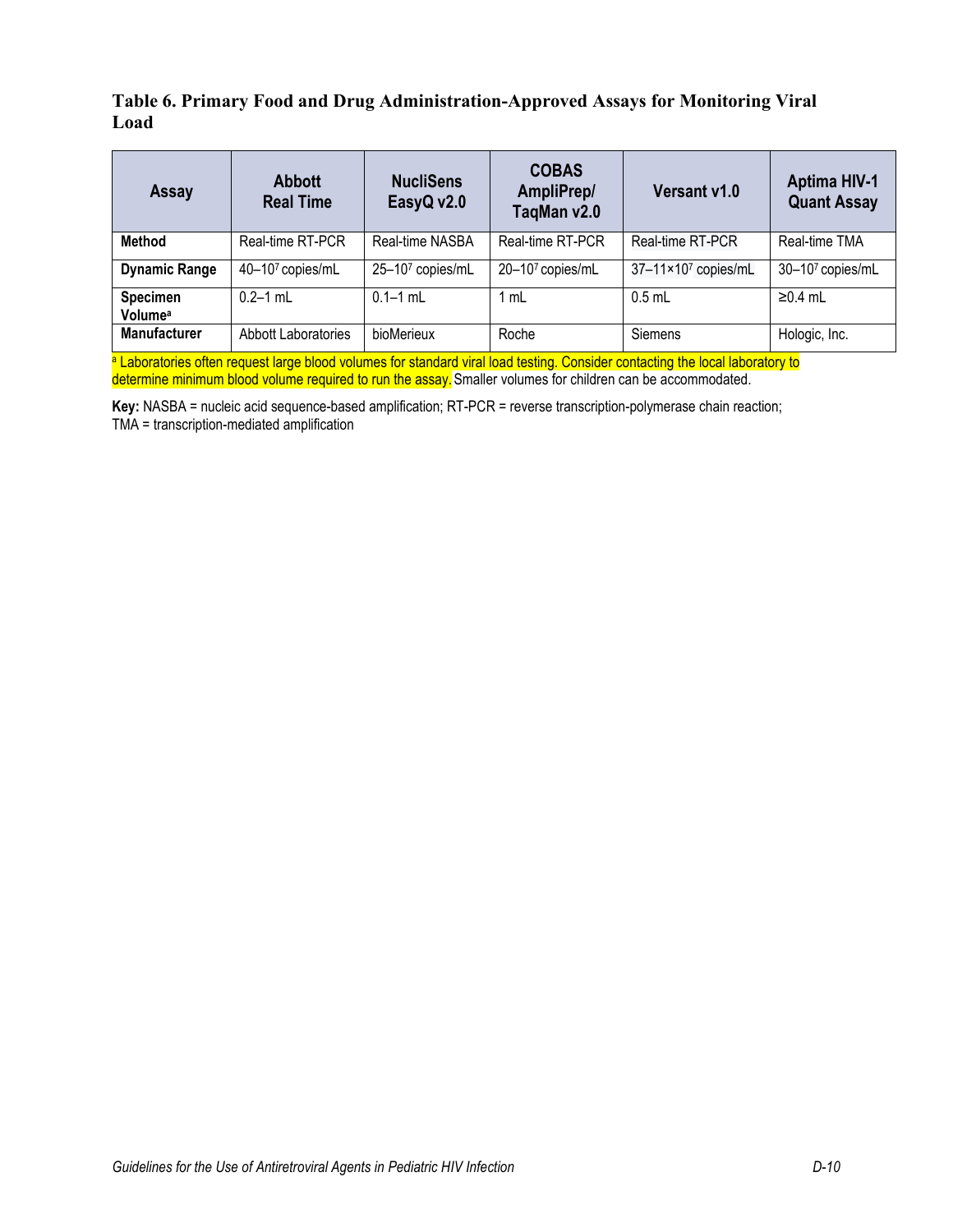## **References**

- <span id="page-10-0"></span>1. Jesson J, Dahourou DL, Renaud F, Penazzato M, Leroy V. Adverse events associated with abacavir use in HIV-infected children and adolescents: a systematic review and metaanalysis. *Lancet HIV*. 2016;3(2):e64-75. Available at: [http://www.ncbi.nlm.nih.gov/pubmed/26847228.](http://www.ncbi.nlm.nih.gov/pubmed/26847228)
- <span id="page-10-1"></span>2. Hightow-Weidman LB, Muessig KE, Bauermeister J, Zhang C, LeGrand S. Youth, technology, and HIV: recent advances and future directions. *Curr HIV/AIDS Rep*. 2015;12(4):500-515. Available at: [https://www.ncbi.nlm.nih.gov/pubmed/26385582.](https://www.ncbi.nlm.nih.gov/pubmed/26385582)
- <span id="page-10-2"></span>3. Shah AC, Badawy SM. Telemedicine in pediatrics: systematic review of randomized controlled trials. *JMIR Pediatr Parent*. 2021;4(1):e22696. Available at: [https://www.ncbi.nlm.nih.gov/pubmed/33556030.](https://www.ncbi.nlm.nih.gov/pubmed/33556030)
- <span id="page-10-3"></span>4. Dandachi D, Lee C, Morgan RO, Tavakoli-Tabasi S, Giordano TP, Rodriguez-Barradas MC. Integration of telehealth services in the healthcare system: with emphasis on the experience of patients living with HIV. *J Investig Med*. 2019;67(5):815-820. Available at: [https://www.ncbi.nlm.nih.gov/pubmed/30826803.](https://www.ncbi.nlm.nih.gov/pubmed/30826803)
- <span id="page-10-4"></span>5. Ohl ME, Richardson K, Rodriguez-Barradas MC, et al. Impact of availability of telehealth programs on documented HIV viral suppression: a cluster-randomized program evaluation in the Veterans Health Administration. *Open Forum Infect Dis*. 2019;6(6):ofz206. Available at: [https://www.ncbi.nlm.nih.gov/pubmed/31211155.](https://www.ncbi.nlm.nih.gov/pubmed/31211155)
- 6. Health Resources and Services Administration (HRSA). Telehealth programs. 2019. Available at: [http://www.hrsa.gov/rural-health/telehealth/index.html.](http://www.hrsa.gov/rural-health/telehealth/index.html)
- <span id="page-10-5"></span>7. Krogstad P, Patel K, Karalius B, et al. Incomplete immune reconstitution despite virologic suppression in HIV-1 infected children and adolescents. *AIDS*. 2015;29(6):683-693. Available at: [http://www.ncbi.nlm.nih.gov/pubmed/25849832.](http://www.ncbi.nlm.nih.gov/pubmed/25849832)
- <span id="page-10-6"></span>8. Arrow Trial team, Kekitiinwa A, Cook A, et al. Routine versus clinically driven laboratory monitoring and first-line antiretroviral therapy strategies in African children with HIV (ARROW): a 5-year open-label randomised factorial trial. *Lancet*. 2013;381(9875):1391- 1403. Available at: [http://www.ncbi.nlm.nih.gov/pubmed/23473847.](http://www.ncbi.nlm.nih.gov/pubmed/23473847)
- 9. Buscher A, Mugavero M, Westfall AO, et al. The association of clinical follow-up intervals in HIV-infected persons with viral suppression on subsequent viral suppression. *AIDS Patient Care STDS*. 2013;27(8):459-466. Available at: [http://www.ncbi.nlm.nih.gov/pubmed/23886048.](http://www.ncbi.nlm.nih.gov/pubmed/23886048)
- 10. Hyle EP, Sax PE, Walensky RP. Potential savings by reduced CD4 monitoring in stable patients with HIV receiving antiretroviral therapy. *JAMA Intern Med*. 2013;173(18):1746- 1748. Available at: [http://www.ncbi.nlm.nih.gov/pubmed/23978894.](http://www.ncbi.nlm.nih.gov/pubmed/23978894)
- 11. Buclin T, Telenti A, Perera R, et al. Development and validation of decision rules to guide frequency of monitoring CD4 cell count in HIV-1 infection before starting antiretroviral therapy. *PLoS One*. 2011;6(4):e18578. Available at: [http://www.ncbi.nlm.nih.gov/pubmed/21494630.](http://www.ncbi.nlm.nih.gov/pubmed/21494630)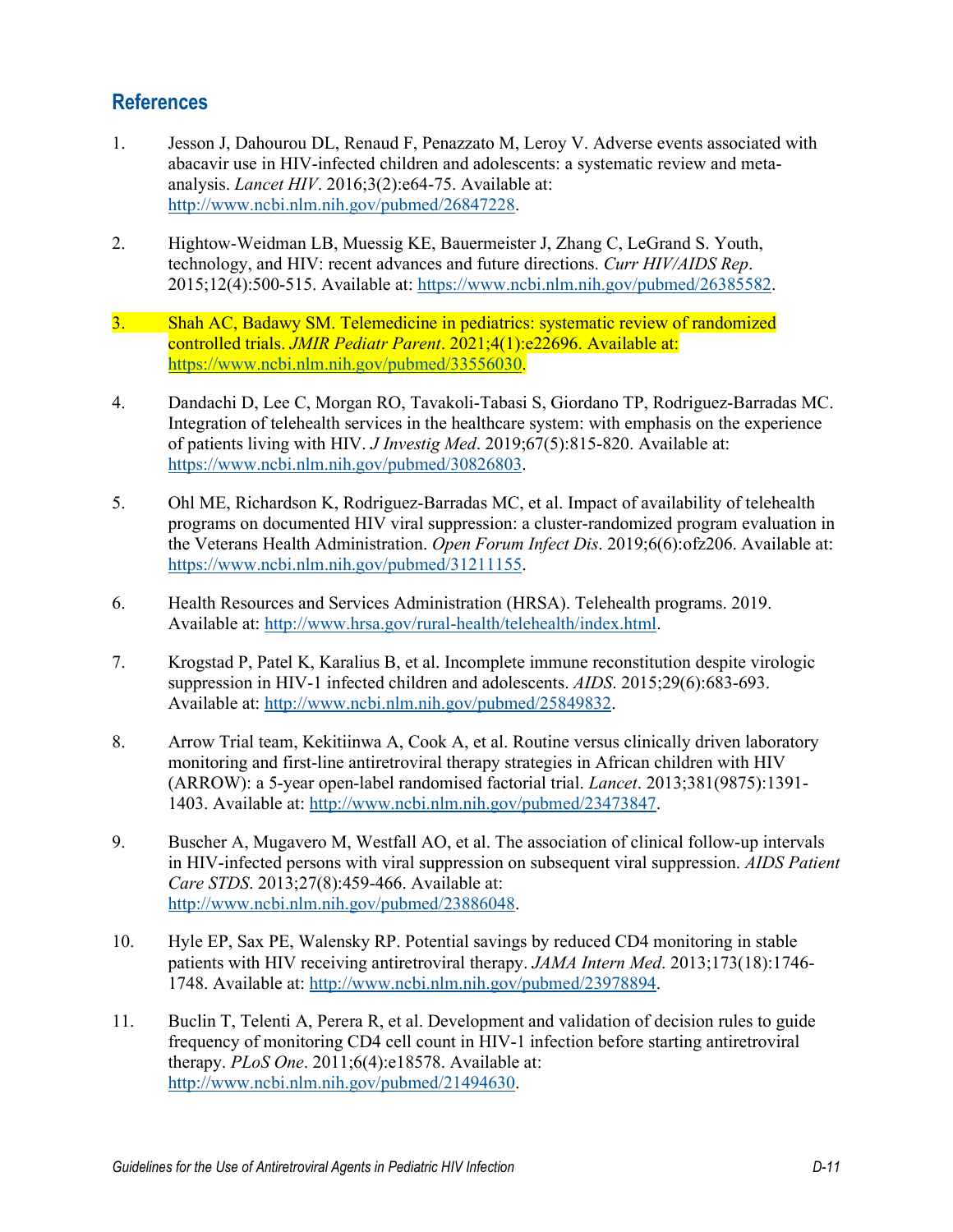- 12. Gaur AH, Flynn PM, Bitar W, Liang H. Optimizing frequency of CD4 assays in the era of highly active antiretroviral therapy. *AIDS Res Hum Retroviruses*. 2013;29(3):418-422. Available at: [http://www.ncbi.nlm.nih.gov/pubmed/23016543.](http://www.ncbi.nlm.nih.gov/pubmed/23016543)
- 13. Gale HB, Gitterman SR, Hoffman HJ, et al. Is frequent CD4+ T-lymphocyte count monitoring necessary for persons with counts >=300 cells/muL and HIV-1 suppression? *Clin Infect Dis*. 2013;56(9):1340-1343. Available at: [http://www.ncbi.nlm.nih.gov/pubmed/23315315.](http://www.ncbi.nlm.nih.gov/pubmed/23315315)
- 14. Davies MA, Ford N, Rabie H, et al. Reducing CD4 monitoring in children on antiretroviral therapy with virologic suppression. *Pediatr Infect Dis J*. 2015;34(12):1361-1364. Available at: [https://www.ncbi.nlm.nih.gov/pubmed/26379169.](https://www.ncbi.nlm.nih.gov/pubmed/26379169)
- <span id="page-11-0"></span>15. Kosalaraksa P, Boettiger DC, Bunupuradah T, et al. Low risk of CD4 decline after immune recovery in human immunodeficiency virus-infected children with viral suppression. *J Pediatric Infect Dis Soc*. 2017;6(2):173-177. Available at: [https://www.ncbi.nlm.nih.gov/pubmed/27295973.](https://www.ncbi.nlm.nih.gov/pubmed/27295973)
- <span id="page-11-1"></span>16. Agwu AL, Yao TJ, Eshleman SH, et al. Phenotypic co-receptor tropism in perinatally HIVinfected youth failing antiretroviral therapy. *Pediatr Infect Dis J*. 2016;35(7):777-781. Available at: [http://www.ncbi.nlm.nih.gov/pubmed/27078121.](http://www.ncbi.nlm.nih.gov/pubmed/27078121)
- <span id="page-11-2"></span>17. HIV Paediatric Prognostic Markers Collaborative Study, Boyd K, Dunn DT, et al. Discordance between CD4 cell count and CD4 cell percentage: implications for when to start antiretroviral therapy in HIV-1 infected children. *AIDS*. 2010;24(8):1213-1217. Available at: [http://www.ncbi.nlm.nih.gov/pubmed/20386428.](http://www.ncbi.nlm.nih.gov/pubmed/20386428)
- <span id="page-11-3"></span>18. Centers for Disease Control and Prevention. Revised surveillance case definition for HIV infection—United States, 2014. *MMWR Recomm Rep*. 2014;63(RR-03):1-10. Available at: [http://www.ncbi.nlm.nih.gov/pubmed/24717910.](http://www.ncbi.nlm.nih.gov/pubmed/24717910)
- <span id="page-11-4"></span>19. Dunn D, HIV Paediatric Prognostic Markers Collaborative Study Group. Short-term risk of disease progression in HIV-1-infected children receiving no antiretroviral therapy or zidovudine monotherapy: a meta-analysis. *Lancet*. 2003;362(9396):1605-1611. Available at: [http://www.ncbi.nlm.nih.gov/pubmed/14630440.](http://www.ncbi.nlm.nih.gov/pubmed/14630440)
- <span id="page-11-5"></span>20. Raszka WV, Jr., Meyer GA, Waecker NJ, et al. Variability of serial absolute and percent CD4+ lymphocyte counts in healthy children born to human immunodeficiency virus 1-infected parents. Military pediatric HIV consortium. *Pediatr Infect Dis J*. 1994;13(1):70-72. Available at: [http://www.ncbi.nlm.nih.gov/pubmed/7909598.](http://www.ncbi.nlm.nih.gov/pubmed/7909598)
- <span id="page-11-6"></span>21. Henrard DR, Phillips JF, Muenz LR, et al. Natural history of HIV-1 cell-free viremia. *JAMA*. 1995;274(7):554-558. Available at: [http://www.ncbi.nlm.nih.gov/pubmed/7629984.](http://www.ncbi.nlm.nih.gov/pubmed/7629984)
- <span id="page-11-7"></span>22. Katzenstein TL, Pedersen C, Nielsen C, Lundgren JD, Jakobsen PH, Gerstoft J. Longitudinal serum HIV RNA quantification: correlation to viral phenotype at seroconversion and clinical outcome. *AIDS*. 1996;10(2):167-173. Available at: [http://www.ncbi.nlm.nih.gov/pubmed/8838704.](http://www.ncbi.nlm.nih.gov/pubmed/8838704)
- <span id="page-11-8"></span>23. Mellors JW, Kingsley LA, Rinaldo CR, Jr., et al. Quantitation of HIV-1 RNA in plasma predicts outcome after seroconversion. *Ann Intern Med*. 1995;122(8):573-579. Available at: [http://www.ncbi.nlm.nih.gov/pubmed/7887550.](http://www.ncbi.nlm.nih.gov/pubmed/7887550)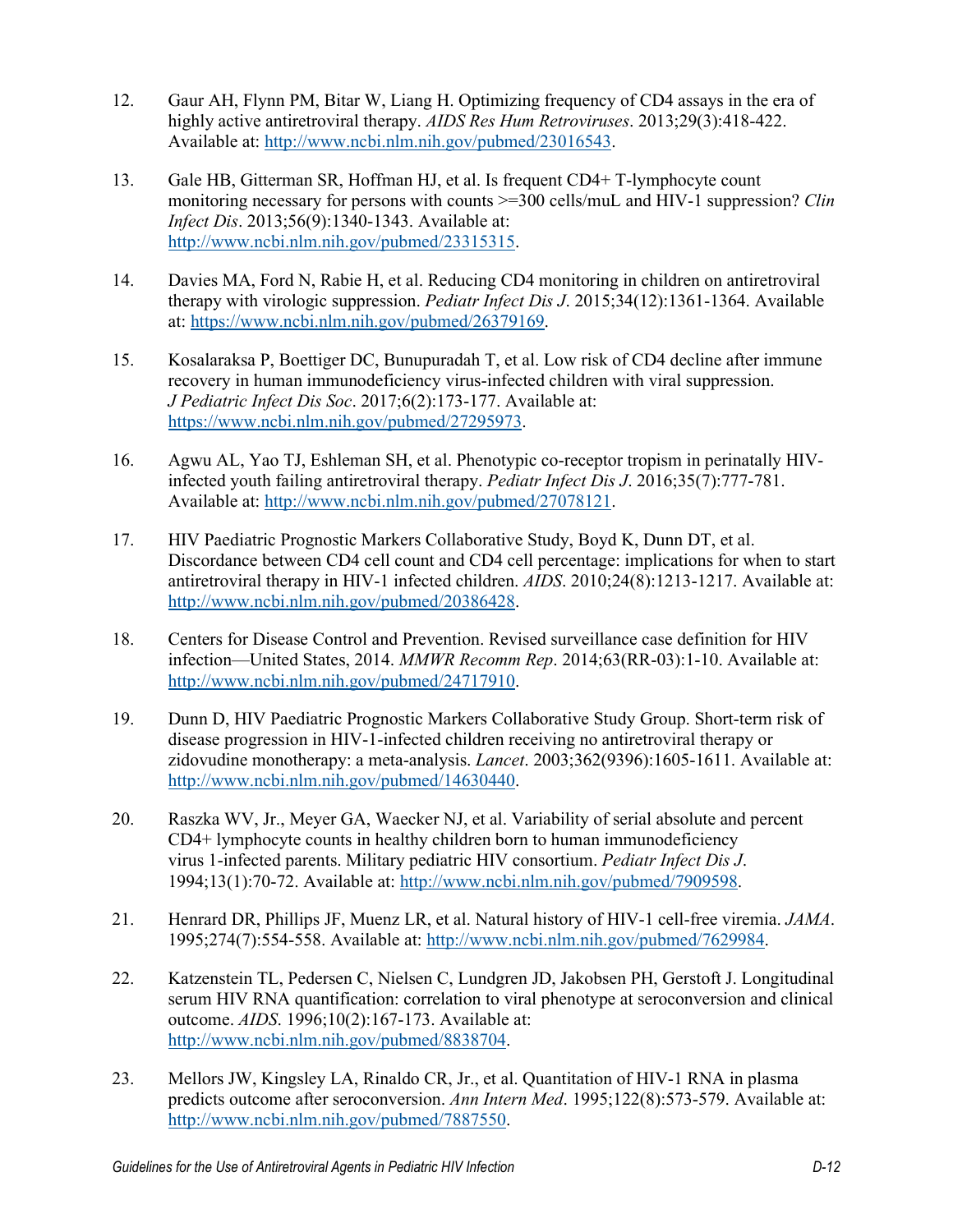- <span id="page-12-0"></span>24. Abrams EJ, Weedon J, Steketee RW, et al. Association of human immunodeficiency virus (HIV) load early in life with disease progression among HIV-infected infants. New York City Perinatal HIV Transmission Collaborative Study Group. *J Infect Dis*. 1998;178(1):101-108. Available at: [http://www.ncbi.nlm.nih.gov/pubmed/9652428.](http://www.ncbi.nlm.nih.gov/pubmed/9652428)
- <span id="page-12-1"></span>25. Palumbo PE, Kwok S, Waters S, et al. Viral measurement by polymerase chain reactionbased assays in human immunodeficiency virus-infected infants. *J Pediatr*. 1995;126(4):592- 595. Available at: [http://www.ncbi.nlm.nih.gov/pubmed/7699539.](http://www.ncbi.nlm.nih.gov/pubmed/7699539)
- <span id="page-12-2"></span>26. Shearer WT, Quinn TC, LaRussa P, et al. Viral load and disease progression in infants infected with human immunodeficiency virus type 1. Women and Infants Transmission Study Group. *N Engl J Med*. 1997;336(19):1337-1342. Available at: [http://www.ncbi.nlm.nih.gov/pubmed/9134873.](http://www.ncbi.nlm.nih.gov/pubmed/9134873)
- 27. McIntosh K, Shevitz A, Zaknun D, et al. Age- and time-related changes in extracellular viral load in children vertically infected by human immunodeficiency virus. *Pediatr Infect Dis J*. 1996;15(12):1087-1091. Available at: [http://www.ncbi.nlm.nih.gov/pubmed/8970217.](http://www.ncbi.nlm.nih.gov/pubmed/8970217)
- <span id="page-12-4"></span>28. Mofenson LM, Korelitz J, Meyer WA, 3rd, et al. The relationship between serum human immunodeficiency virus type 1 (HIV-1) RNA level, CD4 lymphocyte percent, and long-term mortality risk in HIV-1-infected children. National Institute of Child Health and Human Development Intravenous Immunoglobulin Clinical Trial Study Group. *J Infect Dis*. 1997;175(5):1029-1038. Available at: [http://www.ncbi.nlm.nih.gov/pubmed/9129063.](http://www.ncbi.nlm.nih.gov/pubmed/9129063)
- <span id="page-12-5"></span>29. Palumbo PE, Raskino C, Fiscus S, et al. Predictive value of quantitative plasma HIV RNA and CD4+ lymphocyte count in HIV-infected infants and children. *JAMA*. 1998;279(10):756- 761. Available at: [http://www.ncbi.nlm.nih.gov/pubmed/9508151.](http://www.ncbi.nlm.nih.gov/pubmed/9508151)
- <span id="page-12-3"></span>30. Krogstad P, Uittenbogaart CH, Dickover R, Bryson YJ, Plaeger S, Garfinkel A. Primary HIV infection of infants: the effects of somatic growth on lymphocyte and virus dynamics. *Clin Immunol*. 1999;92(1):25-33. Available at: [http://www.ncbi.nlm.nih.gov/pubmed/10413650.](http://www.ncbi.nlm.nih.gov/pubmed/10413650)
- <span id="page-12-6"></span>31. Hughes MD, Johnson VA, Hirsch MS, et al. Monitoring plasma HIV-1 RNA levels in addition to CD4+ lymphocyte count improves assessment of antiretroviral therapeutic response. ACTG 241 Protocol Virology Substudy Team. *Ann Intern Med*. 1997;126(12):929- 938. Available at: [http://www.ncbi.nlm.nih.gov/pubmed/9182469.](http://www.ncbi.nlm.nih.gov/pubmed/9182469)
- <span id="page-12-7"></span>32. Mellors JW, Munoz A, Giorgi JV, et al. Plasma viral load and CD4+ lymphocytes as prognostic markers of HIV-1 infection. *Ann Intern Med*. 1997;126(12):946-954. Available at: [http://www.ncbi.nlm.nih.gov/pubmed/9182471.](http://www.ncbi.nlm.nih.gov/pubmed/9182471)
- <span id="page-12-8"></span>33. Grennan JT, Loutfy MR, Su D, et al. Magnitude of virologic blips is associated with a higher risk for virologic rebound in HIV-infected individuals: a recurrent events analysis. *J Infect Dis*. 2012;205(8):1230-1238. Available at: [http://www.ncbi.nlm.nih.gov/pubmed/22438396.](http://www.ncbi.nlm.nih.gov/pubmed/22438396)
- <span id="page-12-9"></span>34. Coovadia A, Abrams EJ, Strehlau R, et al. Efavirenz-based antiretroviral therapy among nevirapine-exposed HIV-infected children in South Africa: a randomized clinical trial. *JAMA*. 2015;314(17):1808-1817. Available at: [https://www.ncbi.nlm.nih.gov/pubmed/26529159.](https://www.ncbi.nlm.nih.gov/pubmed/26529159)
- <span id="page-12-10"></span>35. Brambilla D, Leung S, Lew J, et al. Absolute copy number and relative change in determinations of human immunodeficiency virus type 1 RNA in plasma: effect of an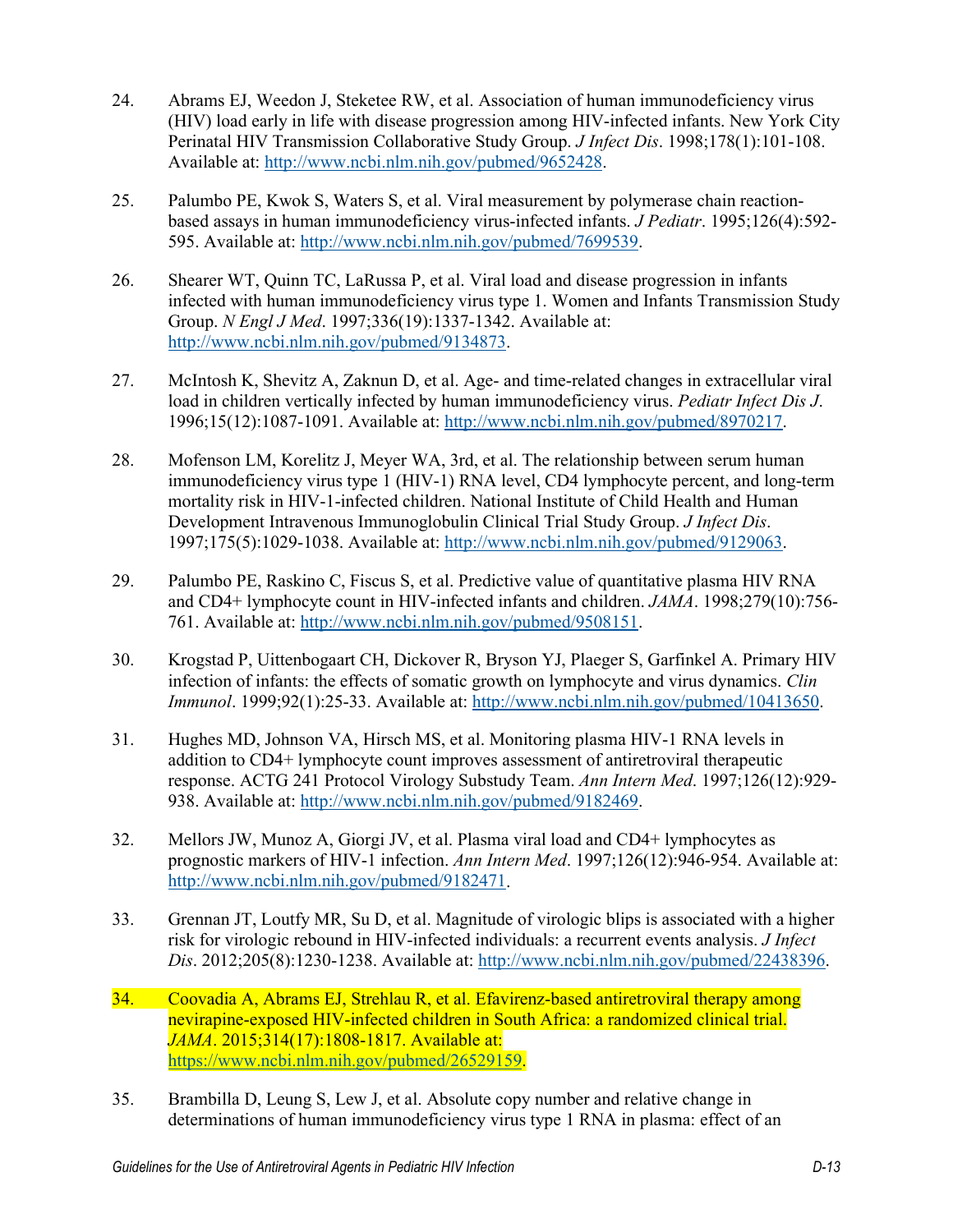external standard on kit comparisons. *J Clin Microbiol*. 1998;36(1):311-314. Available at: [http://www.ncbi.nlm.nih.gov/pubmed/9431977.](http://www.ncbi.nlm.nih.gov/pubmed/9431977)

- <span id="page-13-2"></span>36. Raboud JM, Montaner JS, Conway B, et al. Variation in plasma RNA levels, CD4 cell counts, and p24 antigen levels in clinically stable men with human immunodeficiency virus infection. *J Infect Dis*. 1996;174(1):191-194. Available at: [http://www.ncbi.nlm.nih.gov/pubmed/8655993.](http://www.ncbi.nlm.nih.gov/pubmed/8655993)
- 37. Lelie N, van Drimmelen H. Accuracy of quantitative HIV-1 RNA test methods at 1000 copies/mL and the potential impact of differences in assay calibration on therapy monitoring of patients. *J Med Virol*. 2020;doi:10.1002/jmv.25877(Epub ahead of print). Available at: [https://www.ncbi.nlm.nih.gov/pubmed/32285945.](https://www.ncbi.nlm.nih.gov/pubmed/32285945)
- <span id="page-13-0"></span>38. Bourlet T, Signori-Schmuck A, Roche L, et al. HIV-1 load comparison using four commercial real-time assays. *J Clin Microbiol*. 2011;49(1):292-297. Available at: [http://www.ncbi.nlm.nih.gov/pubmed/21068276.](http://www.ncbi.nlm.nih.gov/pubmed/21068276)
- 39. Yan CS, Hanafi I, Kelleher AD, et al. Lack of correlation between three commercial platforms for the evaluation of human immunodeficiency virus type 1 (HIV-1) viral load at the clinically critical lower limit of quantification. *J Clin Virol*. 2010;49(4):249-253. Available at: [http://www.ncbi.nlm.nih.gov/pubmed/20884287.](http://www.ncbi.nlm.nih.gov/pubmed/20884287)
- 40. Jennings C, Harty B, Granger S, et al. Cross-platform analysis of HIV-1 RNA data generated by a multicenter assay validation study with wide geographic representation. *J Clin Microbiol*. 2012;50(8):2737-2747. Available at: [http://www.ncbi.nlm.nih.gov/pubmed/22692747.](http://www.ncbi.nlm.nih.gov/pubmed/22692747)
- <span id="page-13-1"></span>41. Haas J, Geiss M, Bohler T. False-negative polymerase chain reaction-based diagnosis of human immunodeficiency virus (HIV) type 1 in children infected with HIV strains of African origin. *J Infect Dis*. 1996;174(1):244-245. Available at: [http://www.ncbi.nlm.nih.gov/pubmed/8656008.](http://www.ncbi.nlm.nih.gov/pubmed/8656008)
- 42. Kline NE, Schwarzwald H, Kline MW. False negative DNA polymerase chain reaction in an infant with subtype C human immunodeficiency virus 1 infection. *Pediatr Infect Dis J*. 2002;21(9):885-886. Available at: [http://www.ncbi.nlm.nih.gov/pubmed/12380591.](http://www.ncbi.nlm.nih.gov/pubmed/12380591)
- 43. Zaman MM, Recco RA, Haag R. Infection with non-B subtype HIV type 1 complicates management of established infection in adult patients and diagnosis of infection in newborn infants. *Clin Infect Dis*. 2002;34(3):417-418. Available at: [http://www.ncbi.nlm.nih.gov/pubmed/11774090.](http://www.ncbi.nlm.nih.gov/pubmed/11774090)
- 44. Luft LM, Gill MJ, Church DL. HIV-1 viral diversity and its implications for viral load testing: review of current platforms. *Int J Infect Dis*. 2011;15(10):e661-670. Available at: [http://www.ncbi.nlm.nih.gov/pubmed/21767972.](http://www.ncbi.nlm.nih.gov/pubmed/21767972)
- 45. Sire JM, Vray M, Merzouk M, et al. Comparative RNA quantification of HIV-1 group M and non-M with the Roche Cobas AmpliPrep/Cobas TaqMan HIV-1 v2.0 and Abbott real-time HIV-1 PCR assays. *J Acquir Immune Defic Syndr*. 2011;56(3):239-243. Available at: [http://www.ncbi.nlm.nih.gov/pubmed/21164353.](http://www.ncbi.nlm.nih.gov/pubmed/21164353)